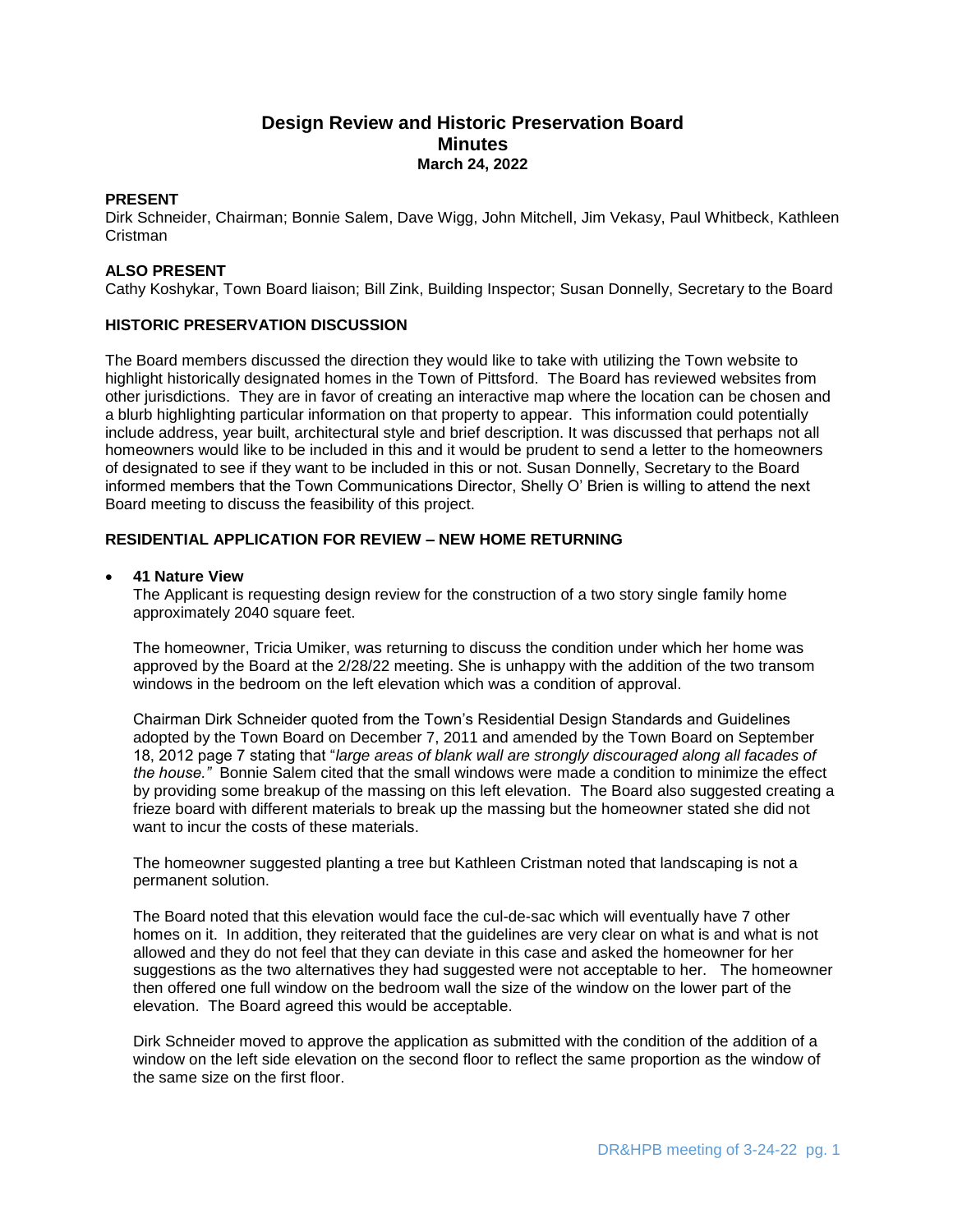Paul Whitbeck seconded.

All Ayes.

### **RESIDENTIAL APPLICATION FOR REVIEW**

#### **7 Old Landmark Drive**

The Applicant is requesting design review for the construction of an approximately 530 SF addition off the rear of the existing house.

JR McCarthy of Ted Collins Associates was present. Mr. McCarthy handed out new drawings to the Board. He indicated there is a wider opening to the patio than in the original rendering. The siding, trim and color will match the existing. He indicated that the owner would be agreeable to this.

John Mitchell moved to accept the application as submitted with the materials matching the existing trim, doors and siding.

Bonnie Salem seconded.

All Ayes.

#### **222 Shoreham Drive**

The Applicant is requesting design review for the construction of an approximately 700 SF detached garage.

The architect, Tom Johnson, and builder, Justin Hamilton, were present.

Mr. Johnson stated that the intention is to match the existing materials on the home and will feature a wood shingle roof, applied stone, two garage doors and a man door. Non-working antique windows will be installed in the top of the structure. The gutters will match the gutters on the home.

Bonnie Salem commented that this home is a contributing home in a potential historic district.

Bonnie Salem moved to approve the application as submitted.

Kathleen Cristman seconded.

All Ayes.

### **RESIDENTIAL APPLICATION FOR REVIEW – NEW HOMES**

#### **11 Evesham Place**

The Applicant is requesting design review for the construction of a two story single family home. The home will have a total living area of approximately 9056 square feet and located in the Malvern Hills Subdivision.

Marie Kenton of Ketmar Development Corporation was present.

The home will be white shingle and the timber brackets will be painted white to match. The porch will feature a standing seam roof.

Paul Whitbeck moved to accept the application as submitted.

Dirk Schneider seconded.

All Ayes.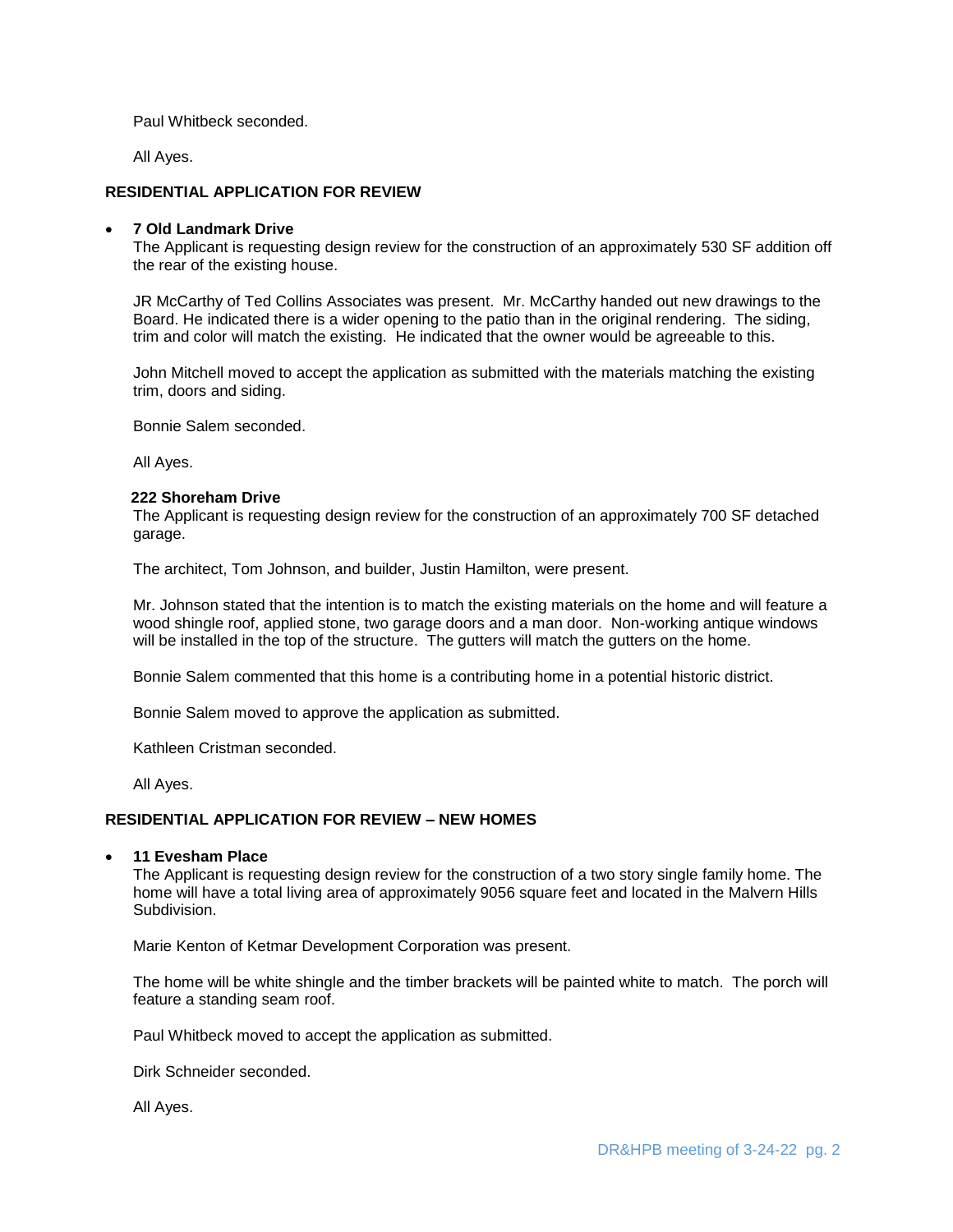### **3 Covington Woods**

The Applicant is requesting design review for the construction of a two story single family home. The home will have a total living area of approximately 2810 square feet and located in the Greythorne Hill Subdivision.

Jim Connaughton of Covington Woods Corporation was present. This home will feature an end load garage.

Jim Vekasy offered comments about the trim on the side of the right side elevation.

Kathleen Cristman moved to accept the application as submitted.

Bonnie Salem seconded.

All Ayes.

#### **80 Coventry Ridge**

The Applicant is requesting design review for the construction of a two story single family home. The home will have a total living area of approximately 4087 square feet and located in the Coventry Ridge Subdivision.

Jim Connaughton of Coventry Woods Corporation presented this application to the Board.

Mr. Connaughton showed the Board pictures of other homes completed on this street.

This home will feature a side load garage and a stone return from the front elevation to the side elevations.

John Mitchell moved to accept the application as submitted.

All Ayes.

### **4 San Rafael Drive**

The Applicant is requesting design and review for the construction of a new single family home. The home will be approximately 5263 sq. ft. of livable space and will be located on a vacant lot in the San Rafael Drive neighborhood.

The homeowner, Christian Durant, and contractor Dominick Caroselli were present.

This design had been previously approved but is returning with major design changes. The courtyard has been removed from the original design.

The new design is two-story masonry stucco home featuring three chimneys. The home will reflect an old world style reminiscent of elements of other homes on the street.

The Board was pleased with the new design and feels it will complement the neighborhood.

Kathleen Cristman moved to accept the updated application as submitted.

Dirk Schneider seconded.

All Ayes.